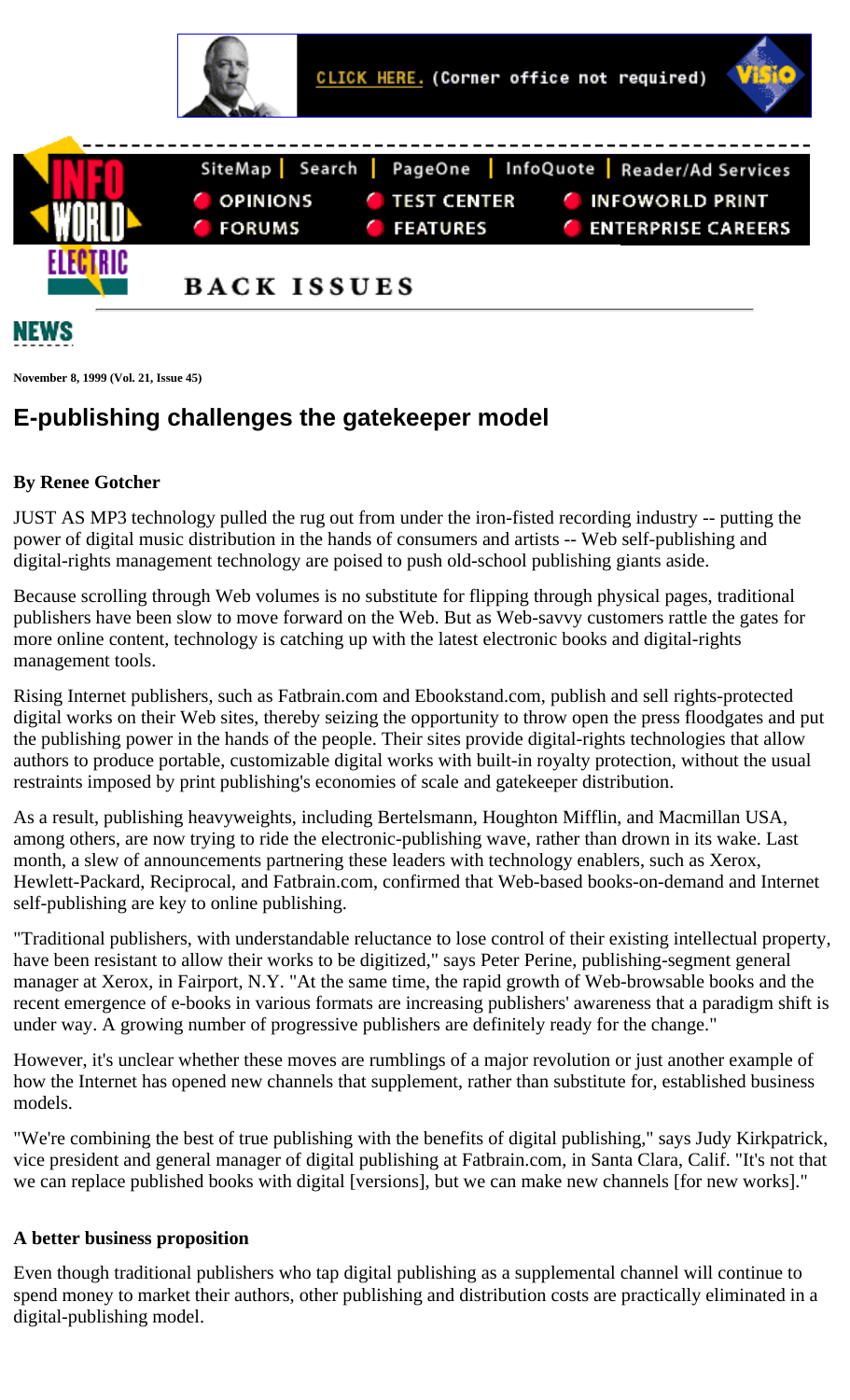"Publishers benefit by gaining higher sales levels, greater market exposure with additional titles, reduced warehouse expenses, and accelerated cash flow," Xerox's Perine says.

For example, Germany-based media conglomerate Bertelsmann will be using Xerox technology to digitally push books-on-demand to printers, resulting in a constant, low cost per copy. With this model, publishers can now offer shorter works, reprints, or out-of-print books without the overhead publishing costs, Perine says.

Another advantage of digital publishing is that data generated by digital-rights technology can be plugged in to other back-end services. For example, Reciprocal's Digital Clearing Services modules allow companies to feed usage and customer information back into financial and customer service systems.

"Part of the value proposition for publishers is the lead tracking enabled by this technology," says Kent Allen, an electronic-commerce analyst at the Aberdeen Group, in Palo Alto, Calif.

But even more dramatic are the cost savings for the direct digital-publishing model, in which print production costs are cut out completely. Fatbrain's Kirkpatrick says that, because the cost to publish authors using its eMatter technology is so low, the company can offer its authors a 50 percent royalty -- unthinkable in the print world, in which a 15 percent royalty is on the high end.

"There's far less overhead, no inventory, and, [because] we're using a technology infrastructure that also scales, the more we have, the lower the cost," Kirkpatrick says.

Authors also save time and money when publishing straight to a digital format. David Chereb, director of research at the eForecast Institute, in Mission Viejo, Calif., and author of the digital publication Signs of the Times: New Strategies for the Digital Economy, estimates that he reduced the time from rough draft to final online publication by about 75 percent by publishing with Fatbrain, as compared to his last print publication.

As on the publisher's side, overhead costs for authors are also reduced. Joseph Matheny, founder and CEO of Immersion New Media, in San Jose, Calif., and author of two digital works, Why DVD? and Incunabula, a science-fiction piece, says that by working for the digital medium from the start he cut back costs and produced a higher-quality finished product, with Web links to related materials and updates.

"There's plenty of benefits to authors now," Aberdeen's Allen says. "But I think publishers aren't going to give back those margins for long."

#### **Loosening content reins**

Under the current print-publishing model, publishing companies serve as gatekeepers who have the infrastructure in place to weed out what won't succeed on the open market. However, digital distribution is dramatically changing that cost limitation and opening the door for new authors and content formats.

"The way we think we will change publishing forever is that we've made this economical channel for midlength documents -- longer than magazine articles but shorter than a book -- and we've enabled self-publishing, loosening the controls of the publishing process," Fatbrain's Kirkpatrick says.

Because of these eliminated costs, both Fatbrain and Ebookstand allow writers to basically publish at their own discretion, provided they agree to contracted guidelines that include guarantees against plagiarism and offensive content such as pornography.

"Now with our approach to publish all works, ... every writer will get exposure, and the buying public will decide what they want to buy," says John Nightingale, president of Ebookstand, in Auburn, Calif. "The limits of publishers and editors are gone."

However, letting writers loose means risking clutter created by having poor-quality publications thrown into the market mix. Kirkpatrick says that, even though Fatbrain's managing editorial director and his team sift through content to decide what gets prominent placement on the site, consumer choice will provide an additional filter: What's good will sell and rise to the forefront, and what's not will gather dust on Fatbrain's virtual shelves.

"We count on a combination of user reviews and the author-provided summary and bio to give the browsing customer information to make a decision," Kirkpatrick says. "But in the future, we want to provide a way for users to preview the books and implement a forum where consumers can query the authors and debate."

Although Fatbrain hasn't yet faced a situation in which a self-published author crossed its guidelines for appropriateness, Kirkpatrick says the company won't hesitate to remove rule breakers' works and provide